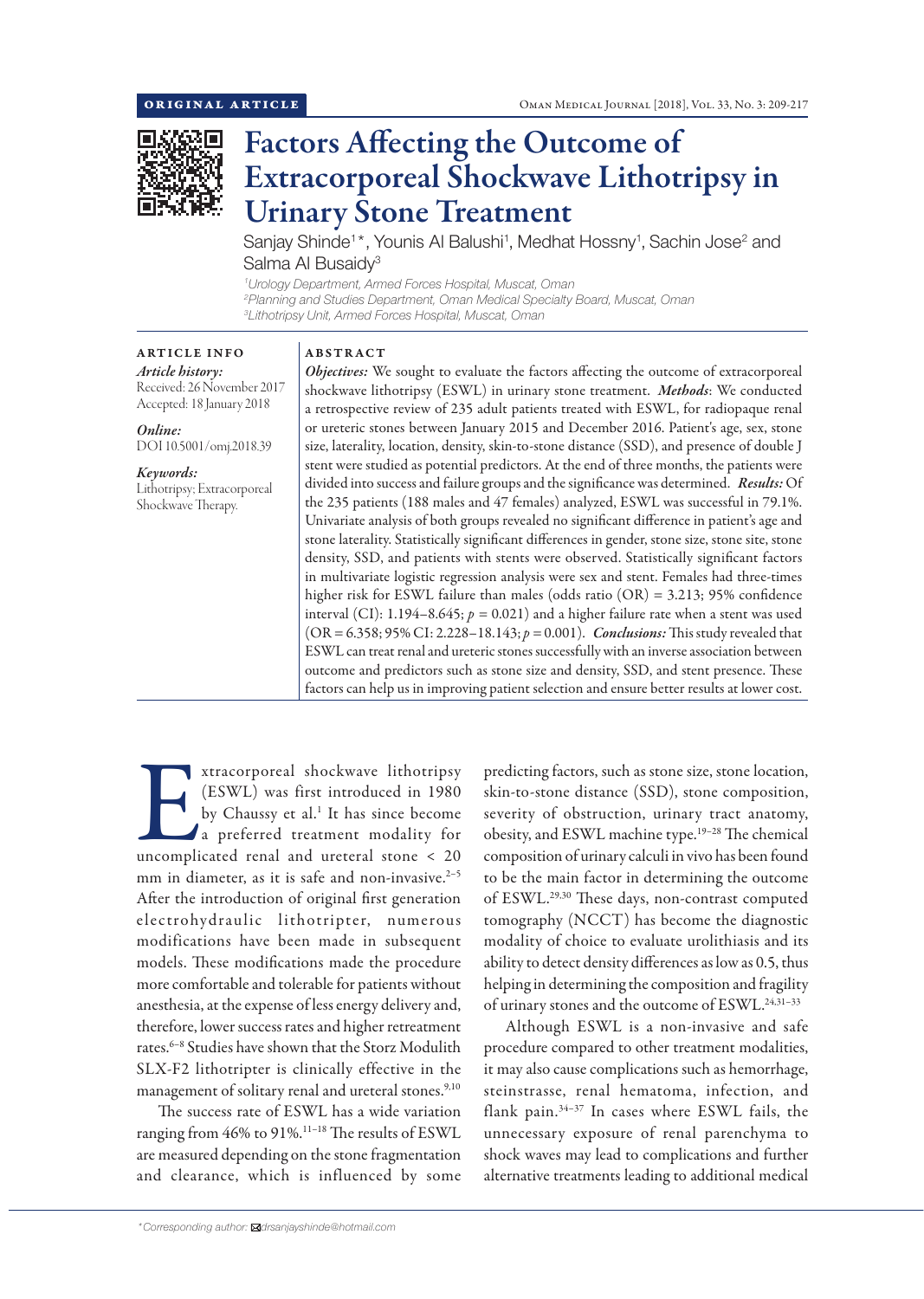expenses.25,38 Therefore, it is important to investigate the predictors influencing ESWL outcome to decide the treatment strategy for preventing unnecessary complications and the cost and treatment time after the diagnosis of urinary stone.

## METHODS

We conducted a retrospective review for adult patients with renal or ureteric stones, treated with ESWL at Armed Forces Hospital (AFH), Oman, between January 2015 and December 2016. The inclusion criteria were radiopaque stone size > 4 mm, on the pretreatment plain abdominal X-ray of the kidney, ureter, and bladder (KUB). Pregnant women and patients with uncontrolled coagulopathy, ongoing urinary tract infection, stone secondary to anatomical obstruction, congenital anatomical abnormalities, any previous renal surgery or ESWL on the ipsilateral side, and gross obesity body mass index ≥ 35 kg/m<sup>2</sup>) were excluded from the study. The case summary, hematological, biochemical, radiological investigations, and followups were charted. All the patients underwent X-ray KUB, ultrasonography, and NCCT KUB for initial diagnosis.

Of the 294 patients treated, 59 were not included in the study (29 patients due to non-availability of NCCT, 30 lost to follow-up, and the rest as per exclusion criteria). Therefore, the final analysis, results, and conclusions were based on 235 patients. NCCT was used to determine stone characteristics such as size, location, laterality, density, and SSD.<sup>24</sup> In AFH, NCCT KUB was performed using Philips Brilliance 64 MSCT with slice thickness 3 mm from the diaphragm to pubic symphysis. The largest dimension of the stone with soft tissue window in coronal view represented the stone size. Hounsfield units (HUs) of stones were calculated by mean attenuation of three consistent (area  $0.02 \text{ cm}^2$ ), nonoverlapping regions of interest chosen from stones in bone windows.39 Measurement of SSD on axial computed tomography view was done by calculating the mean value of three distances from the center of the stone to the skin surface (horizontally, perpendicular and at 45 degrees between the first two directions using radiographic calipers for renal and upper ureteric stones).<sup>17</sup> SSD for lower ureteric stone was calculated by measuring the distance between the center of the stone to the skin surface

of anterior abdominal wall, at right angle to the horizontal plane. A double J stent was inserted in patients with stones > 15 mm in size, high-grade hydronephrosis (grades 3 and 4 defined by The Society of Fetal Ultrasound), and impaired renal functions before ESWL.

The patients in the study were subjected to ESWL using Storz Modulith SLX-F2, third generation lithotripter with electromagnetic shockwave source after written and informed consent. ESWL was done under pethidine sedation. The procedure was performed under the supervision of the same urologist. Under intermittent fluoroscopic or ultrasonic guidance, the targeted stone was struck by a maximum of 4000 shocks per session at the rate of 60–90 shocks per minute with gradually increasing intensity to level 4 and 4.5 to 7 for renal stones and ureteric stones, respectively. Stone localization was achieved by fluoroscopy or a combination of ultrasound and fluoroscopy. Reassessment of stones was done after 2–3 weeks using X-ray KUB and ultrasonography to assess the fragmentation. Those patients with no or insignificant stone fragmentation (fragment > 4 mm) were given another session of ESWL. After the first ESWL session, patients were followed-up for three months for the outcome of stone clearance. At the end-point, patients were evaluated with X-ray KUB, ultrasonography, and/or NCCT KUB. Stone clearance, stone fragmentation, number of ESWL sessions, requirement of auxiliary procedure, and complications were documented. Treatment was defined as successful in cases of complete clearance of ureteric stones and stone-free (complete clearance or the presence of asymptomatic, non-infectious, and non-obstructive fragments  $\leq$  4 mm) for renal stones. Treatment failure was considered in case of no fragmentation or residual stone fragments > 4 mm after three sessions of ESWL or if the patient required another mode of treatment.

At end-point evaluation, patients were categorized into success and failure groups. Data were described using frequency, percent, and mean score. To test the statistical significance of the relationship between ESWL outcome and the factors affecting it, data were analyzed using chi-square test, independent samples *t*-test, and correlation. Thereafter, the significantly associated variables were tested with multivariate logistic regression analysis to identify the independent predictors of treatment failure. A two-tailed level of significance was set at 0.05.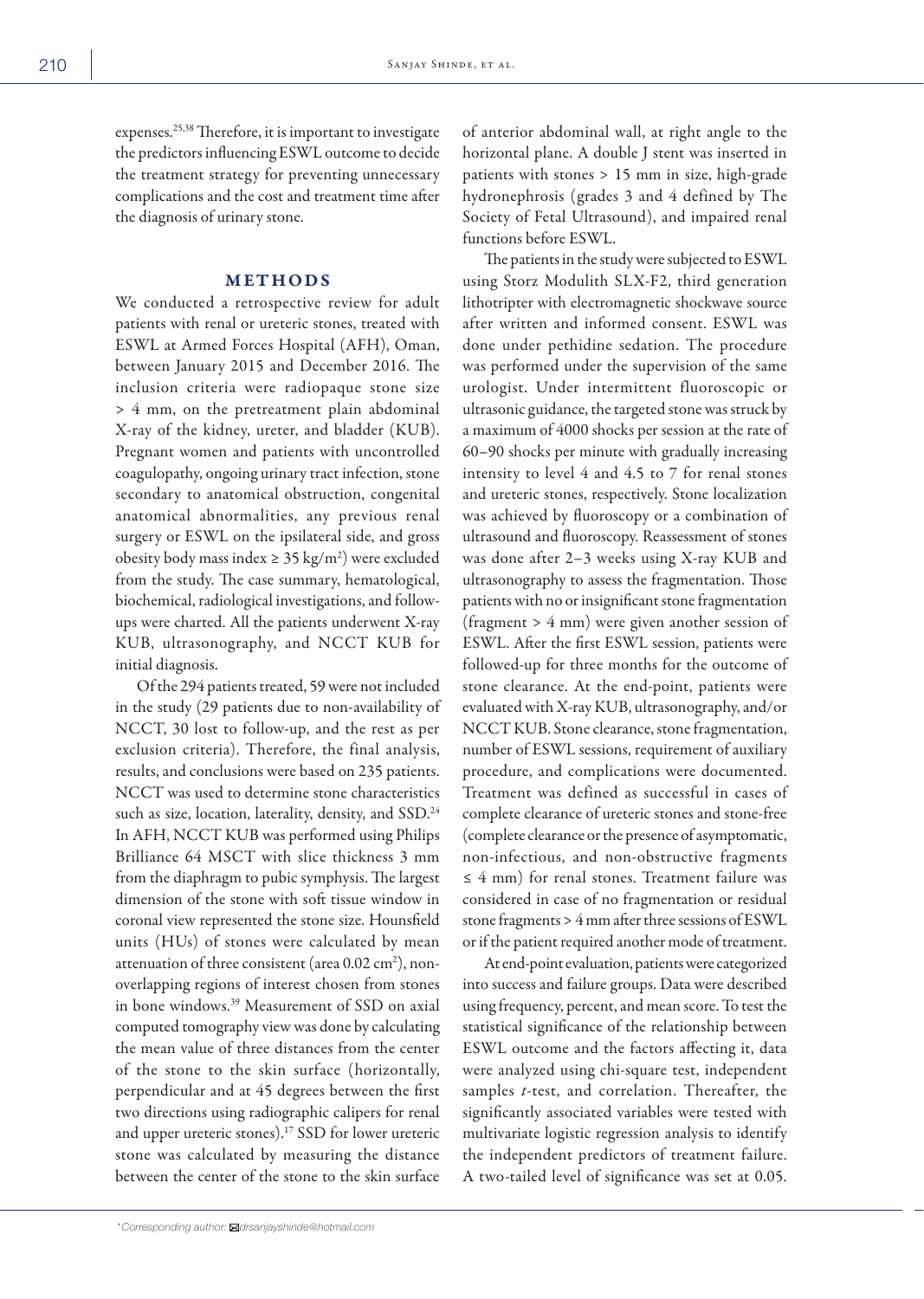| dascune parameters.              |                          |  |  |
|----------------------------------|--------------------------|--|--|
| Parameters                       | <b>Values</b><br>$n(\%)$ |  |  |
| Patients, n                      | 235                      |  |  |
| Age, mean $\pm$ SD, years        | $37.6 \pm 10.8$          |  |  |
| Gender                           |                          |  |  |
| Male                             | 188 (80.0)               |  |  |
| Female                           | 47(20.0)                 |  |  |
| <b>Stone laterality</b>          |                          |  |  |
| Right                            | 106(45.1)                |  |  |
| Left                             | 129 (54.9)               |  |  |
| Stone size, mean $\pm$ SD, mm    | $9.0 \pm 2.5$            |  |  |
| < 10                             | 179 (76.2)               |  |  |
| >10                              | 56(23.8)                 |  |  |
| <b>Stone location</b>            |                          |  |  |
| Upper calyx                      | 5(2.1)                   |  |  |
| Middle calyx                     | 15 (6.4)                 |  |  |
| Lower calyx<br>Pelvis            | 22(9.4)<br>48 (20.4)     |  |  |
| Upper ureter                     | 67(28.5)                 |  |  |
| Lower ureter                     | 78 (33.2)                |  |  |
| Stone density, mean $\pm$ SD, HU | $859.0 \pm 241.0$        |  |  |
| $SSD$ , mean $\pm SD$ , mm       | $106.0 \pm 22.0$         |  |  |
| Stent                            |                          |  |  |
| Present                          | 48 (20.4)                |  |  |
| Absent                           | 187 (79.6)               |  |  |
| ESWL sessions, mean $\pm$ SD     | $1.8 + 0.9$              |  |  |
| Shock waves, mean ± SD           | $7259.0 \pm 3920.0$      |  |  |

Table 1: Patients demographic characteristics and baseline parameters.

Table 2: Univariate analysis of the factors affecting outcome of extracorporeal shockwave lithotripsy.

| Variable                                        | Success group Failure group<br>$n(\%)$ | $n(\%)$                 | <i>p</i> -value |
|-------------------------------------------------|----------------------------------------|-------------------------|-----------------|
| Patients, n                                     | 186 (79.1)                             | 49 (20.9)               |                 |
| Age, mean $\pm$<br>SD, years                    | $37.3 \pm 10.5$                        | $38.8 \pm 11.6$         | 0.385           |
| Gender                                          |                                        |                         |                 |
| Male<br>Female                                  | 155 (82.4)<br>31(66.0)                 | 33(17.6)<br>16(34.0)    | $0.017*$        |
| <b>Stone laterality</b>                         |                                        |                         |                 |
| Right<br>Left                                   | 86 (81.1)<br>100(77.5)                 | 20(18.9)<br>29(22.5)    | 0.523           |
| Stone size, mm                                  |                                        |                         |                 |
| ~10<br>>10                                      | 150 (83.8)<br>36(64.3)                 | 29(16.2)<br>20(35.7)    | $0.004*$        |
| <b>Stone location</b>                           |                                        |                         | 0.040           |
| Upper calyx                                     | 5(100.0)                               | 0(0.0)                  |                 |
| Middle calyx                                    | 12(80.0)                               | 3(20.0)                 |                 |
| Lower calyx                                     | 17(77.3)                               | 5(22.7)                 |                 |
| Pelvis                                          | 36(75.0)                               | 12(25.0)                |                 |
| Upper ureter                                    | 46(68.7)                               | 21(31.3)                |                 |
| Lower ureter                                    | 70 (89.7)                              | 8(10.3)                 |                 |
| Stone density,<br>$mean \pm SD$ , HU            | $807.5 \pm$<br>213.8                   | $1052.7 \pm$<br>242.6   | $< 0.001*$      |
| SSD, mean $\pm$<br>SD, mm                       | $103.9 \pm 21.3$                       | $111.6 + 22.4$          | $0.027*$        |
| Stent, $n$ $(\%)$                               |                                        |                         |                 |
| Present<br>Absent                               | 23(47.9)<br>163(87.2)                  | 25(52.1)<br>24(12.8)    | $< 0.001*$      |
| Number of<br><b>ESWL</b> sessions,<br>mean ± SD | $1.6 + 0.6$                            | $2.6 \pm 1.3$           | $< 0.001*$      |
| Number of<br>shock waves,<br>$\ldots$           | $6397.3 \pm$<br>2788.9                 | $10530.6 \pm$<br>5579.3 | $< 0.001*$      |

mean  $\pm$  SD

*\*Statistically significant.* 

*SD: standard deviation; HU: hounsfield unit; SSD: skin-tostone distance.*

The overall complication rate was 26.4% (62/235). Most complications were minor with the commonest being loin pain seen (18.7%; 44/235). However, in 6.0% (14/235) of patients, severe renal or ureteric colic was observed mandating a visit to the accident and emergency department, of which 3.4% (8/235) required inpatient care for pain control. Steinstrasse occurred in four patients, of which two were treated with ureteroscopy. The other two patients were treated conservatively with a further ESWL session leading to successful stone fragmentation. Patients with dysuria were 17.0% (40/235), of which symptomatic bacteriuria was diagnosed in three patients. There was gross

*stone distance; ESWL: extracorporeal shockwave lithotripsy.*

*SD: standard deviation; HU: hounsfield unit; SSD: skin-to-*

All statistical analysis was carried out using SPSS Statistics (IBM Corp. Released 2013. IBM SPSS Statistics for Windows, Version 22.0. Armonk, NY: IBM Corp.).

## RESULTS

A total of 235 patients (188 males and 47 females) with renal or ureteric stones who received ESWL treatment from January 2015 to December 2016 were analyzed.

ESWL was successful in 79.1% (186/235) of patients and failed in 20.9% (49/235). The baseline demographic characteristics and predictors of all patients are presented in Table 1. In univariate analysis, as shown in Table 2, patient's age and stone laterality were not significantly different in the two groups. However, differences in gender, stone size, stone site, stone density, SSD, number of ESWL sessions, number of shocks required, and patients with stents were statistically significant.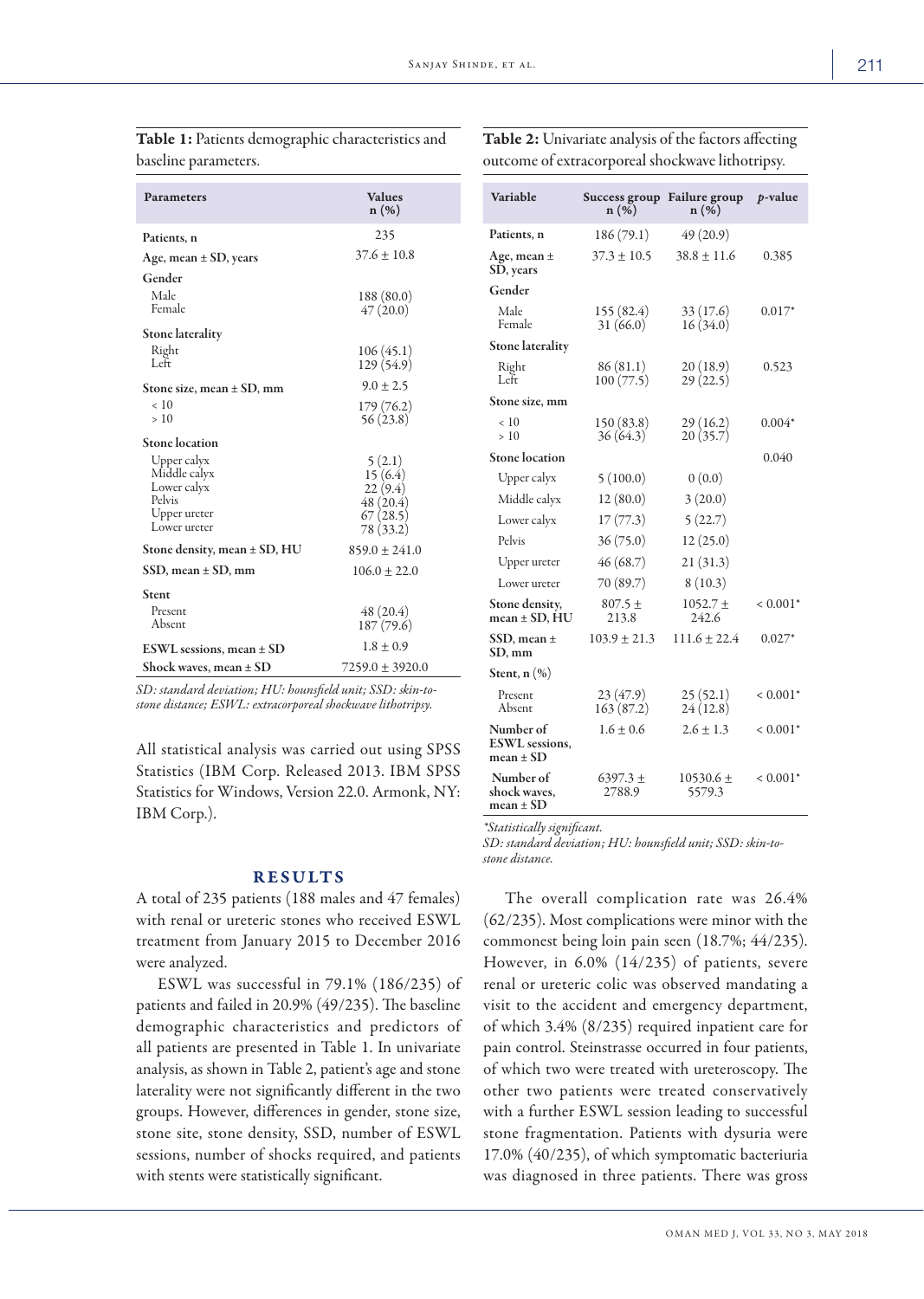

Figure 1: Extracorporeal shockwave lithotripsy outcome according to gender.

hematuria observed in 11.9% (28/235) of patients, which improved spontaneously within two to three days. No major complications, such as hemorrhage (which could have necessitated transfusion), severe infection, or injury to other organs, occurred in any patients.

In the multivariate logistic regression analysis, only two variables were found to statistically significantly predict the failure of ESWL; sex and stent. Compared to males, females had three-times higher risk for ESWL failure (odds ratio (OR) = 3.213; 95% confidence interval (CI): 1.194–8.645;



Figure 2: Extracorporeal shockwave lithotripsy outcome according to stone size.



Figure 3: Extracorporeal shockwave lithotripsy outcome according to stone density.

*p =* 0.021). Logistic regression analysis also showed a higher failure rate when stent was used (OR = 6.358; 95% CI: 2.228–18.143; *p =* 0.001).

The success rate of ESWL in males was 82.4% compared to 66.0% in females [Figure 1] and this result was statistically significant in both univariate and multivariate analysis.

Success rate of treatment in stones  $\leq 10$  mm was 83.8% compared to that of only 64.3% in stone > 10 mm [Figure 2] with *p*-value of 0.004.

A stone free rate of 56.2% was observed in patients with stones > 1000 HU density





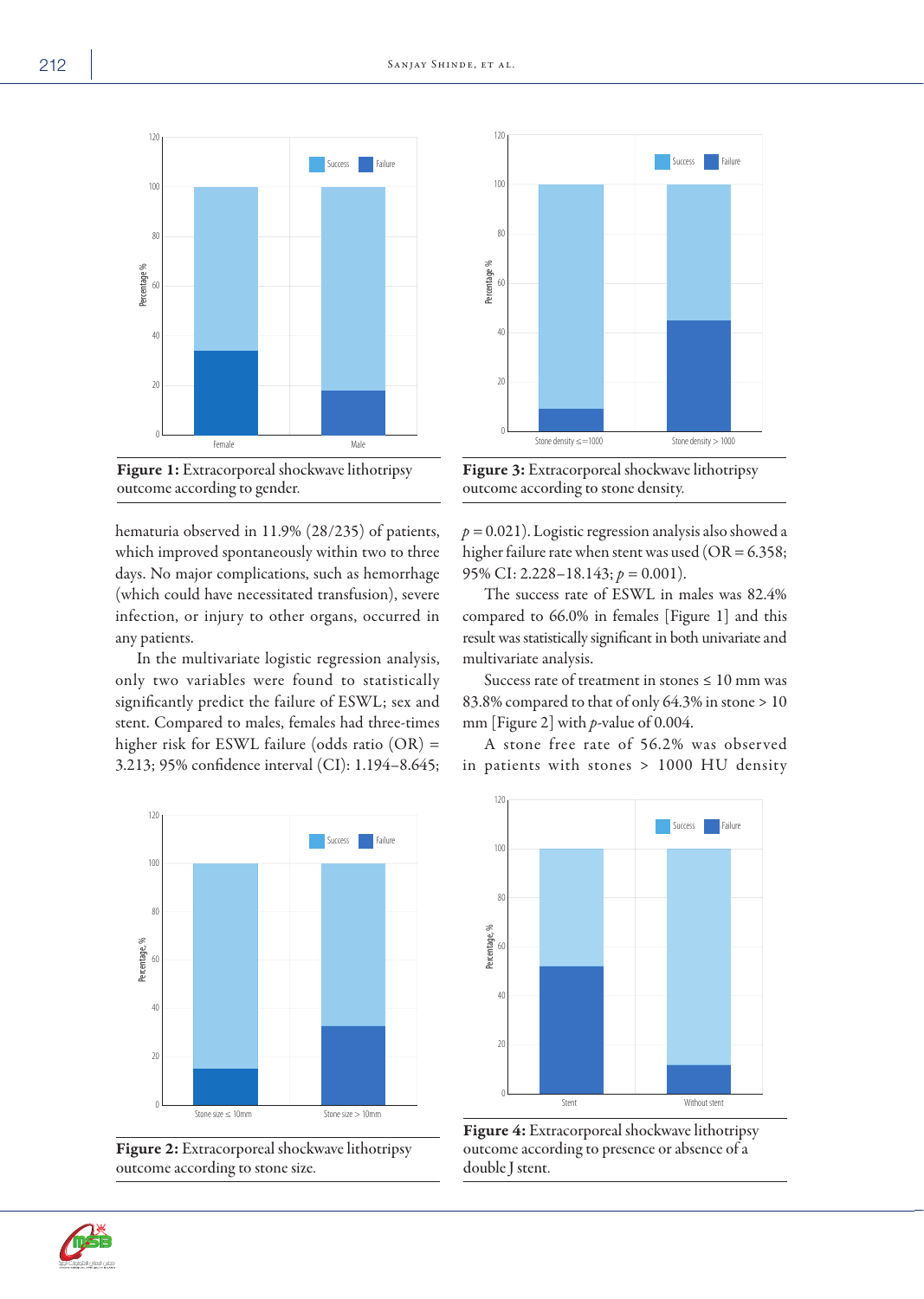compared to 87.7% with a stone density  $\leq 1000$ HU [Figure 3].

Inferior ESWL outcome was observed in patients with stent. Only 47.9% of patients with stent showed good response to treatment, while 87.2% without stent had notable treatment benefit [Figure 4] with a *p*-value < 0.001.

## DISCUSSION

Since the introduction of ESWL in 1980, it has become an established and preferred treatment for uncomplicated renal and ureteral stone (< 20 mm in diameter) as it is safe as well as non-invasive. $1-5$ The success rate of ESWL varies from 46% to 91% and is measured in terms of stone fragmentation and clearance. 11–18 Previous studies have demonstrated that predicting factors such as stone size, stone location, SSD, stone density, severity of obstruction, urinary tract anatomy, obesity, and type of ESWL machine can have an influence on the success rate of ESWL.21–28 We evaluated some of the factors affecting the outcome of ESWL as well as safety of treatment and observed a success rate of 79.1%.

Many studies have discussed factors affecting outcome of ESWL, but only few have considered age of any significance. One study of 3023 patients with renal and ureteric calculi treated with ESWL revealed that older patients had a significantly poorer stone-free rate.<sup>11</sup> Another multivariate analysis of 2954 patients with renal stones treated with ESWL, revealed that patients aged > 40 years had significantly poorer stone-free rate.<sup>19</sup> However, another study by same group on ureteric stones found that age did not affect ESWL outcome.<sup>40</sup>

In our study, age was not a significant factor affecting the outcome of ESWL. However, only 10 patients were above the age of 60. The reason for the possible poorer stone-free rate of renal calculi in elderly patients is unknown. However, age-related sclerotic kidney may affect the acoustic impedance and lower efficacy of ESWL. Further studies are needed to confirm age as a predictor of ESWL outcome.

Many studies have shown that gender is not a significant predictor of ESWL outcome. A retrospective study of 145 patients with renal stones treated with ESWL reported a success rate of 47.25% in males (43/91) and 50% (27/54) in females, which was not statistically significant.<sup>24</sup> A study of  $153$ patients with ureteric stones treated with ESWL reported 83.33% (75/90) success in males compared to 82.54% (52/63) in females, which was also not statistically significant.<sup>21</sup>

In the present study, success rate of ESWL in males was 82.4% compared to 66.0% success in females and this result was statistically significant in both univariate and multivariate analysis.

Our study reports gender as a predicting factor of ESWL success, which is not in agreement with previous studies. We found the threshold for pain in females was lower compared to males. Many of our female patients could not tolerate higher energy shockwave during treatment and some presented to the emergency department with pain after their first session of ESWL, which eventually needed admission and another treatment modality. All these factors might have influenced lower success rate in females. Considering the limitations of this study, another prospective study is needed to confirm gender as predictor of failure of ESWL treatment.

Previous studies have shown that stone size is a significant predictor of ESWL treatment success. The larger the size of stone, the higher is the risk of ESWL failure. In a study of 2954 patients with renal stones, the authors observed a success rate of 89.7% for stones  $\leq 15$  mm and of 78% for stones  $>15$  mm  $(p < 0.001)$ .<sup>19</sup> In another study of 427 patients with renal stones, the success rate of ESWL for stones ≤ 10 mm was 90% and 70% for stones > 10 mm  $(p < 0.050).^{20}$ 

Stone size was also a significant predictor of ESWL outcome for ureteral stones. In a prospective study of 130 patients, the overall ESWL treatment success rate was 94.6%, while it was only 77.7% for stones > 15 mm. The authors also noted that the number of ESWL sessions increased with increasing stone size.<sup>41</sup> Another retrospective study of 153 patients observed a success rate of 90.2% for stones ≤ 10 mm and 68.6% for stones > 10 mm.<sup>21</sup> In the same study, multivariate analysis revealed that stone size was an independent predictor of failure of ESWL in each group (stone size  $\leq 10$  mm; OR = 50.005; 95% CI: 6.207–402.852; *p =* 0.013 and stone size > 10 mm; OR = 19.718; 95% CI: 1.600–243.005;  $p = 0.020$ ).

Similarly, in our study stone size was one of the important factors determining ESWL success. Success rate of treatment in stones  $\leq 10$  mm was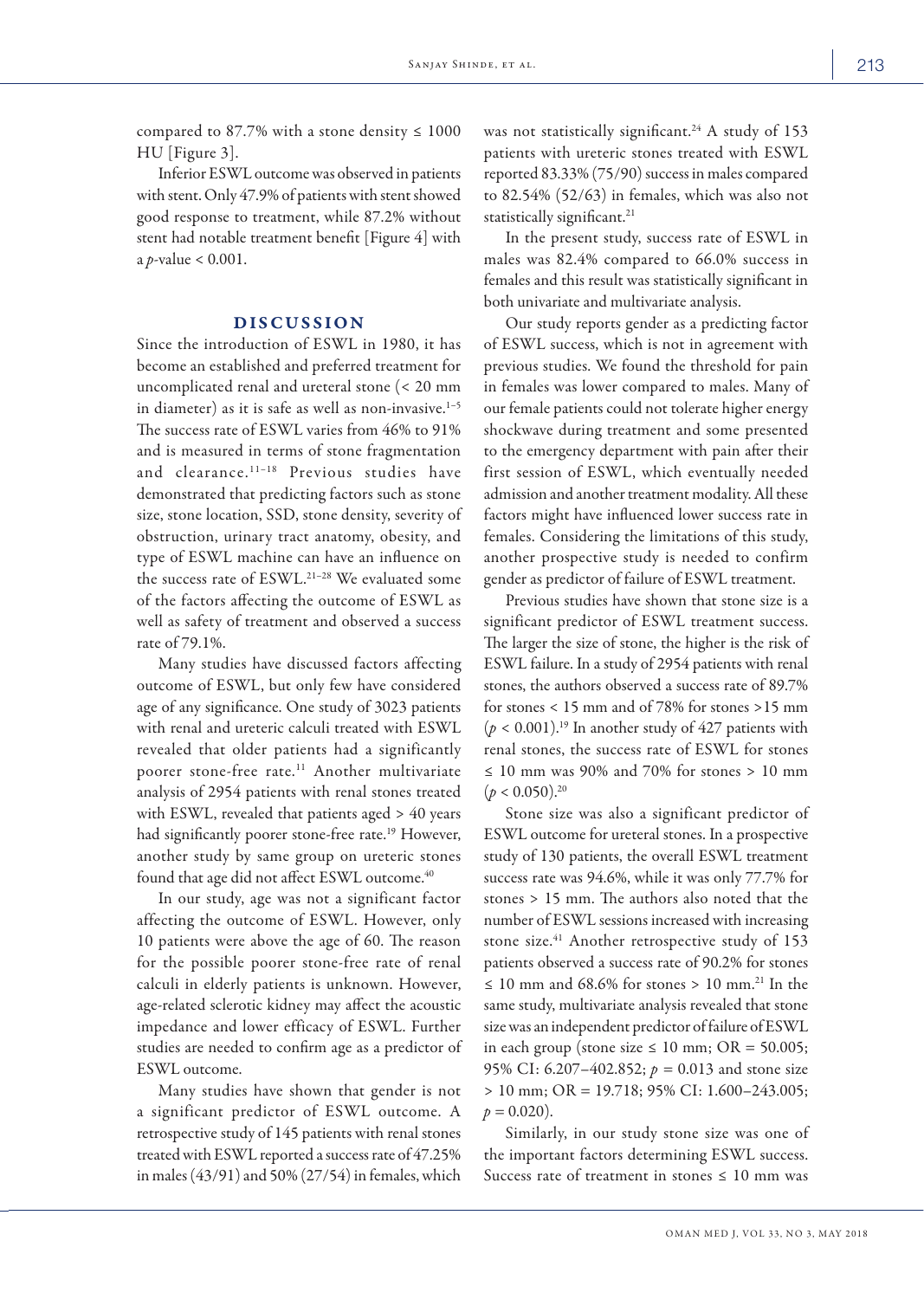83.8% (150/179) compared to that of only 64.3 (36/56) in stones > 10 mm (*p =* 0.004). A larger stone required a greater mean number of ESWL sessions for successful fragmentation. Stones  $\leq 10$ mm required 1.4 mean sessions while stones > 10 mm required 2.1 mean sessions. The mean number of shocks required for fragmentation of stones ≤ 10 mm were 5940.3 whereas 8301.5 shocks were required for stones > 10 mm. A positive correlation between the stone diameter (in mm) and the number of shock waves delivered was noted  $(r = 0.414;$  $p = 0.000$ ). Stone size was a significant predictor of ESWL success in univariate analysis; however, it was not found to be an independent predictor in multivariate analysis.

Calyceal stones have poor outcome with ESWL treatment compared to renal pelvic and ureteral stones, whereas lower pole renal calculi have poorer results with ESWL compared to middle and upper pole calculi.20

The role of ESWL treatment for lower calyceal stones has always been controversial. Various studies have observed a variable free rate for lower pole stones. One study showed that the success of ESWL treatment was only 47% in the lower calyceal stone compared to that of 79% for other site stones (chisquare = 6.3, df = 1,  $p = 0.012$ ).<sup>22</sup> However, some studies favor ESWL treatment of lower calyceal stone, especially for low burden stones. A stonefree rate of 84% for lower calyceal stones between 5 to 15 mm with piezoelectric ESWL has been documented.42 A recent study revealed a stone-free rate of 75% for lower calyceal stone (size ranging from 10-20 mm) with ESWL treatment.<sup>43</sup>

We found stone site was a significant predictor of ESWL outcome. We compared the success rate of lower calyceal stones with stones at other sites. The success rate of ESWL for lower calyceal stones was 77.3% compared to 79.3% for stones at all other sites ( $p = 0.786$ ). Patients with lower calyceal stones ≤ 10 mm in size had a success rate of 93.8% (15/16) compared to stones > 10 mm in size where the success rate was noted to be 33.3% (2/6). The clearance of the fragments was lower due to the unfavorable spatial anatomy of the lower pole collecting system.<sup>1</sup> As ESWL is a non-invasive modality, it can still be offered for lower calyceal stones with low burden and favorable anatomy.

Recently, many studies have shown that the measurement of mean stone density by NCCT plays an important role in predicting ESWL success. In a prospective study of 120 patients, a stone density > 1000 HU was an independent predictor of ESWL failure  $(p = 0.020)$ .<sup>44</sup> Evidence from prospective study noted a stone-free rate for stones of < 970 HU was 96% versus 38% for stones of ≥ 970 HU (*p =* 0.001) and identified linear relationship between the stone density and ESWL success rate.<sup>25</sup>

Our study supports the above findings. We observed a stone-free rate of 56.2% in patients with stones > 1000 HU density compared to that of 87.7% with a stone density  $\leq 1000$  HU. Thus by calculating stone density with NCCT, one can predict the ESWL outcome and decrease the cost of management by reducing failure rate and number of ESWL sessions.

It has been noted in previous studies that the failure of ESWL is related to greater SSD. The mean SSD for ESWL success was  $8.12 \pm 1.74$ cm against 11.53±1.89 cm in the ESWL failure group  $(p < 0.010).^{39}$  In another study, the mean SSD in the stone free group was 83.3±21.9 mm compared to the residual stone group where the mean SSD was 107.7±28.9 mm (*p* < 0.050) and a multivariate regression analysis revealed that SSD was the only significant independent predictor of treatment outcome.<sup>27</sup>

In our study, the success group showed a mean SSD of 103.9±21.3 cm while the mean SSD in the failure group was 111.6±22.4 cm with a *p*-value of 0.027. Our study also demonstrated that SSD was a predictor of ESWL failure in univariate analysis, but the similar effect was not observed on multivariate analysis.

The use of a double J stent prior to ESWL treatment is rather controversial. Numerous studies have shown the use of double I stents is not much benefit prior to ESWL treatment. A prospective randomized study also revealed that the use of double J prior to ESWL did not improve treatment outcome.45 The authors reported a three-month stone-free rate of 88% in the stented group and 91% in the unstented group. Another study also concluded that the presence of ureteric stent resulted in a higher rate of ESWL failure.<sup>46</sup> A comparative cross-sectional study noticed that pre-ESWL double J stenting for a 2 cm±2 mm renal stone reduces the risk of renal colic and obstruction, but does not reduce formation of steinstrasse or infective complications. The same study also noticed the cost of the treatment doubled

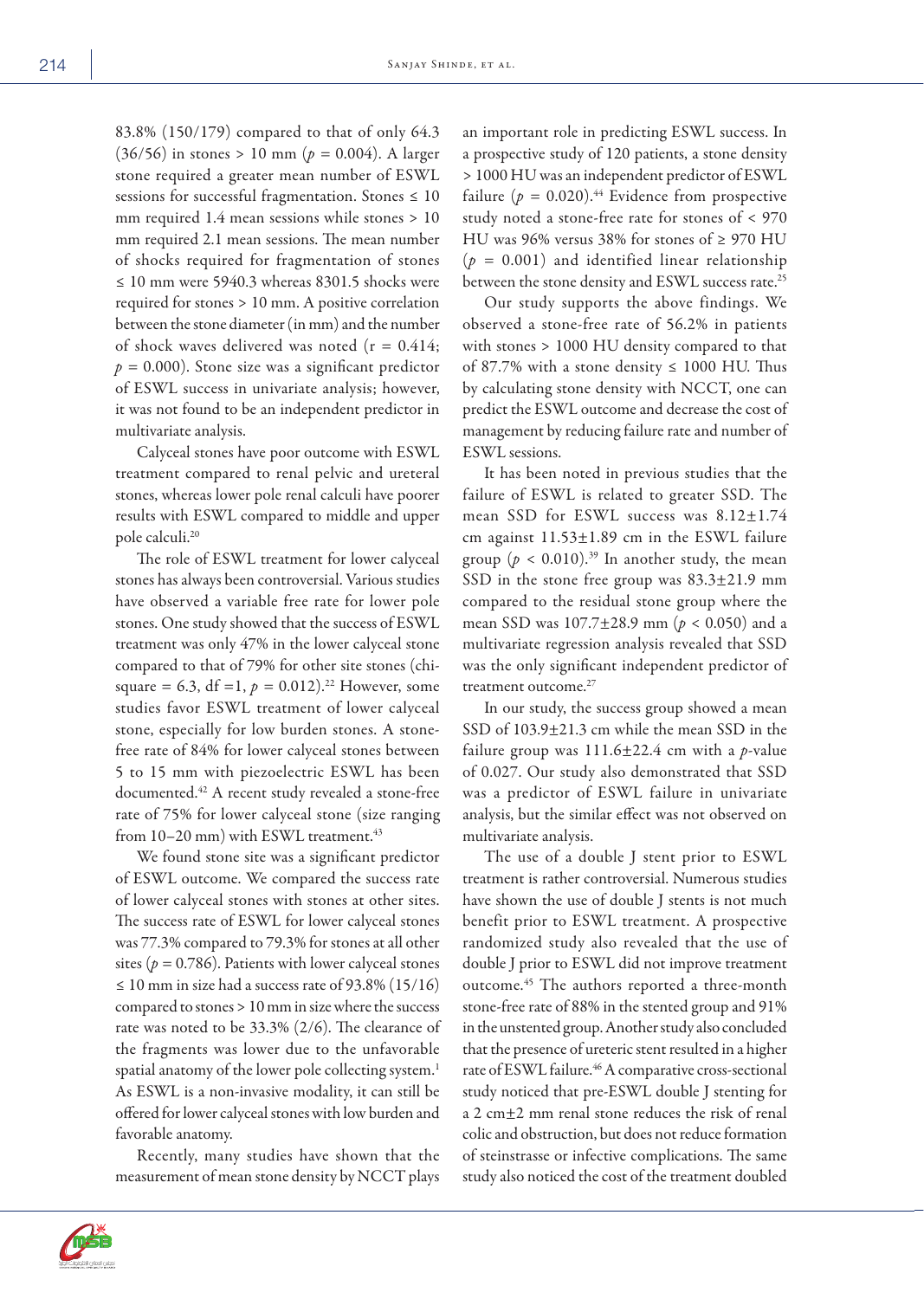in the stented group, which is an important factor in the authors' country (Pakistan).<sup>47</sup>

Our study supports the findings of previous studies. Our study observed inferior ESWL outcome in patients with stent. Only 47.9% of patients with stent showed good response to treatment, while 87.2% without stent had notable treatment benefit  $(p < 0.001)$ .

Stent was found to be independent predictor of ESWL failure in multivariate analysis. A higher failure of ESWL could be due to several difficulties such as difficulty in targeting, energy loss, and effect of the stent on peristalsis of ureter leading to reduced clearance of fragments. In our study, an indication for stenting was the presence of a stone > 15 mm in diameter. Considering the findings of previous studies and this study, routine stenting for stones < 20 mm should not be recommended as it does not prevent the formation of steinstrasse or the incidence of infective complications and might even lead to decreased stone clearance. However, it can be used in cases of sepsis and in patients with deteriorating renal function due to obstruction or with intolerable pain.2,46,47

A series of minor complications can occur after ESWL. A prospective study of 3241 patients treated with ESWL reported 4075 common complications, including renal colic (40%), gross hematuria (32%), steinstrasse (24.2%), symptomatic bacteriuria (9.7%), and perirenal hematoma or subclinical subcapsular haematoma  $(4.6\%)$ .<sup>48</sup> All complications were managed conservatively or with minimal intervention. Another study noted an overall complication rate of 38.7%, which included all minor complications and were treated conservatively.<sup>34</sup>

The overall complication rate in this study was 26.4%. All complications were minor, including loin pain (18.7%), gross hematuria (11.9%), and steinstrasse (1.7%). Patients with dysuria were 17.0%, of which symptomatic bacteriuria was diagnosed in 1.3% of patients. No major complications occurred in any patient, such as hemorrhage (which could have necessitated transfusion), severe infection, or injury to other organs. ESWL is not completely free from major complications such as massive retroperitoneal hemorrhage, renal, or other organs injury. However, each of these complications can be prevented by respecting contraindications, recognition, and correction of concomitant diseases or infection, and using ESWL in the most efficient and safe way. $34,48$ 

Some of the limitations of the present study are mentioned herewith. We conducted a retrospective review and included a small number of patients. To reduce expected selection bias, a urologist was blinded to the results of ESWL, who assessed the predictors by NCCT. The measurement of the stone size was done in accordance with maximum diameter and not as per the surface area. Plain radiography and ultrasonography was used instead of NCCT for follow-up protocol to confirm treatment success. Stone composition has significant influence on outcome of ESWL, which was not evaluated. Chemical analysis of the retrieved stone fragment was not done. The patients with ureteral stents were not randomized prior to ESWL into stented and non-stented groups. However, the study provides strong evidence that patient's gender, stone size, stone site, stone density, SSD, and use of double J stent affect the ESWL outcome, which can be very useful for patient selection to improve ESWL outcomes to save time and treatment costs.

# **CONCLUSION**

This single institution experience, renal and ureteric stones treatment with ESWL showed good results. Any single potential predictive factor cannot determine likely outcome of ESWL treatment individually. Therefore, modern approach should consider all the predictors collectively. Failure of ESWL was observed to more in the case of females, stone size > 10 mm, stone density > 1000 HU, and patient with stents. Considering the limitations of this study, development of a nomogram on the basis of prospective randomized studies, may help to further improve patient selection and treatment outcome, thus decreasing the time and cost of treatment by reducing the failure rate.

### *Disclosure*

The authors declared no conflict of interest. No funding was received for this study.

#### *Acknowledgements*

Special thanks to Dr Jyoti Shinde, Dr Upma Pathak, and Mr. Mahesh Ramamoorthy for their support during this article compilation and completion. Our patients who underwent extracorporeal lithotripsy deserve my unbounded gratitude.

#### references

1. Chaussy C, Brendel W, Schmiedt E. Extracorporeally induced destruction of kidney stones by shock waves.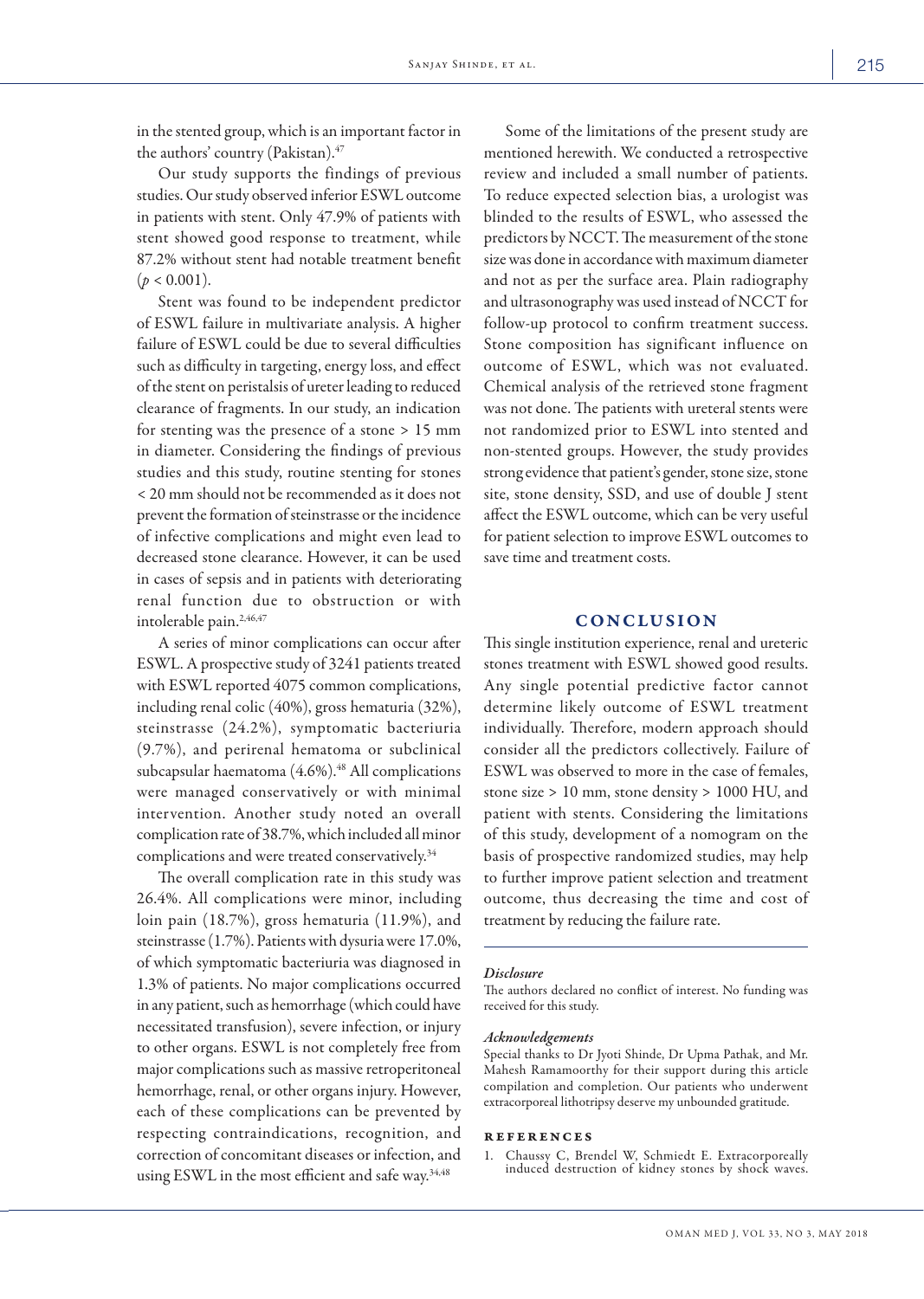Lancet 1980 Dec;2(8207):1265-1268.

- 2. Bach C, Buchholz N. Shock wave lithotripsy for renal and ureteric stones. Eur Urol Suppl 2011;10:423-432.
- 3. Akal HR. The role of extracorporeal shock wave lithotripsy in the treatment of upper ureteral stone disease. Thi-Qar Medical Journal. 2011;5(3):16-27.
- 4. Labanaris AP, Kühn R, Schott GE, Zugor V. Perirenal hematomas induced by extracorporeal shock wave lithotripsy (ESWL). Therapeutic management. Scientific World Journal 2007 Sep;7:1563-1566.
- 5. Preminger GM, Tiselius HG, Assimos DG, Alken P, Buck AC, Gallucci M, et al. American Urological Association Education and Research, inc. and European Association of Urology. Guideline for the management of ureteric calculi. Eur Urol 2007;52(6):1610-1631.
- 6. Rassweiler JJ, Tailly GG, Chaussy C. Progress in lithotriptor technology. EAU Update Series. 2005;3:17-36.
- 7. Egilmez T, Tekin MI, Gonen M, Kilinc F, Goren R, Ozkardes H. Efficacy and safety of a new-generation shockwave lithotripsy machine in the treatment of single renal or ureteral stones: Experience with 2670 patients. J Endourol 2007 Jan;21(1):23-27.
- 8. Köhrmann KU, Rassweiler JJ, Manning M, Mohr G, Henkel TO, Jünemann KP, et al. The clinical introduction of a third generation lithotriptor: Modulith SL 20. J Urol 1995 May;153(5):1379-1383.
- 9. Chandrapal J, Tang A, Navetta A, Trojan B, Haynes A, de Riese W, et al. Single-centre experience with the Dual-Focus Storz Modulith SLX-F2 lithotripter: a retrospective study. World Journal of Nephrology and Urology 2014;3(1):7-17.
- 10. Zehnder P, Roth B, Birkhäuser F, Schneider S, Schmutz R, Thalmann GN, et al. A prospective randomised trial comparing the modified HM3 with the MODULITH® SLX-F2 lithotripter. Eur Urol 2011 Apr;59(4):637-644.
- 11. Abe T, Akakura K, Kawaguchi M, Ueda T, Ichikawa T, Ito H, et al. Outcomes of shockwave lithotripsy for upper urinary-tract stones: a large-scale study at a single institution. J Endourol 2005 Sep;19(7):768-773.
- 12. Al- Dabbagh AA. Extracorporeal shock wave lithotripsy for the treatment of urolithiasis. Medical Journal of Babylon. 2009;6(2):263-267.
- 13. Albala DM, Assimos DG, Clayman RV, Denstedt JD, Grasso M, Gutierrez-Aceves J, et al. Lower pole I: a prospective randomized trial of extracorporeal shock wave lithotripsy and percutaneous nephrostolithotomy for lower pole nephrolithiasis-initial results. J Urol 2001 Dec;166(6):2072-2080.
- 14. Coz F, Orvieto M, Bustos M, Lyng R, Stein C, Hinrichs A, et al. Extracorporeal shockwave lithotripsy of 2000 urinary calculi with the modulith SL-20: success and failure according to size and location of stones. J Endourol 2000 Apr;14(3):239-246.
- 15. Pace KT, Ghiculete D, Harju M, Honey RJ; University of Toronto Lithotripsy Associates. Shock wave lithotripsy at 60 or 120 shocks per minute: a randomized, double-blind trial. J Urol 2005 Aug;174(2):595-599.
- 16. Park H, Park M, Park T. Two-year experience with ureteral stones: extracorporeal shockwave lithotripsy v ureteroscopic manipulation. J Endourol 1998 Dec;  $12(6)$ : 501-504.
- 17. Perks AE, Schuler TD, Lee J, Ghiculete D, Chung DG, D'A Honey RJ, et al. Stone attenuation and skin-to-stone distance on computed tomography predicts for stone fragmentation by shock wave lithotripsy. Urology 2008 Oct;72(4):765-769.
- 18. White W, Klein F. Five-year clinical experience with the Dornier Delta lithotriptor. Urology 2006 Jul;68(1):28-32.
- 19. Abdel-Khalek M, Sheir KZ, Mokhtar AA, Eraky I, Kenawy M, Bazeed M. Prediction of success rate after extracorporeal shock-wave lithotripsy of renal stones–a multivariate analysis model. Scand J Urol Nephrol 2004;38(2):161-167.
- 20. Al-Ansari A, As-Sadiq K, Al-Said S, Younis N, Jaleel OA, Shokeir AA. Prognostic factors of success of extracorporeal

shock wave lithotripsy (ESWL) in the treatment of renal stones. Int Urol Nephrol 2006;38(1):63-67.

- 21. Choi JW, Song PH, Kim HT. Predictive factors of the outcome of extracorporeal shockwave lithotripsy for ureteral stones. Korean J Urol 2012 Jun;53(6):424-430.
- 22. Tarawneh E, Awad Z, Hani A, Haroun AA, Hadidy A, Mahafza W, et al. Factors affecting urinary calculi treatment by extracorporeal shock wave lithotripsy. Saudi J Kidney Dis Transpl 2010 Jul;21(4):660-665.
- 23. Takahara K, Ibuki N, Inamoto T, Nomi H, Ubai T, Azuma H. Predictors of success for stone fragmentation and stone-free rate after extracorporeal shockwave lithotripsy in the treatment of upper urinary tract stones. Urol J 2012;9(3):549-552.
- 24. Lee HY, Yang YH, Lee YL, Shen JT, Jang MY, Shih PM, et al. Noncontrast computed tomography factors that predict the renal stone outcome after shock wave lithotripsy. Clin Imaging 2015 Sep-Oct;39(5):845-850.
- 25. Ouzaid I, Al-qahtani S, Dominique S, Hupertan V, Fernandez P, Hermieu JF, et al. A 970 Hounsfield units (HU) threshold of kidney stone density on non-contrast computed tomography (NCCT) improves patients' selection for extracorporeal shockwave lithotripsy (ESWL): evidence from a prospective study. BJU Int 2012 Dec;110(11 Pt B):E438-E442.
- 26. Tiselius HG, Ackermann D, Alken P, Buck C, Conort P, Gallucci M; Working Party on Lithiasis, European Association of Urology. Guidelines on urolithiasis. Eur Urol 2001 Oct;40(4):362-371.
- 27. Patel T, Kozakowski K, Hruby G, Gupta M. Skin to stone distance is an independent predictor of stone-free status following shockwave lithotripsy. J Endourol 2009 Sep;23(9):1383-1385.
- 28. Jeong US, Lee S, Kang J, Han DH, Park KH, Baek M. Factors affecting the outcome of extracorporeal shock wave lithotripsy for unilateral urinary stones in children: a 17-year single-institute experience. Korean J Urol 2013 Jul;54(7):460-466.
- 29. Dretler SP, Polykoff G. Calcium oxalate stone morphology: fine tuning our therapeutic distinctions. J Urol 1996 Mar;155(3):828-833.
- 30. Otnes B. Crystalline composition of urinary stones in recurrent stone formers. Scand J Urol Nephrol 1983;17(2):179-184.
- 31. Argüelles-Salido E, Campoy-Martínez P, Aguilar-García J, Podio-Lora V, Medina-López R. Prediction of the energy required for extracorporeal shock wave lithotripsy of certain stones composition using simple radiology and computerized axial tomography. Actas Urol Esp 2014 Mar;38(2):115-121.
- 32. Geng JH, Tu HP, Shih PM, Shen JT, Jang MY, Wu WJ, et al. Noncontrast computed tomography can predict the outcome of shockwave lithotripsy via accurate stone measurement and abdominal fat distribution determination. Kaohsiung J Med Sci 2015 Jan;31(1):34-41.
- 33. Mostafavi MR , Ernst RD, Saltzman B. Accurate determination of chemical composition of urinary calculi by spiral CT. J Urol 1998;159(3):673-675.
- 34. Al- Marhoon MS. Shareef O, Al Habsi IS, Al-Balushi AS, Mathew JK, Venkiteswaran KP. Extracorporeal shockwave lithotripsy success rate and complications: initial experience at Sultan Qaboos University Hospital. Oman Med J 2013;28(4):255-259.
- 35. Ammar AF. Shock wave lithotripsy for medium to large renal pelvic stone without ureteral stent. Iraqi Postgrad Med J 2009;8(2):181-183.
- 36. Sahin C, Tuncer M, Yazıcı O, Horuz R, Çetinel AC, Eryıldırım B, et al. Do the residual fragments after shock wave lithotripsy affect the quality of life? Urology 2014 Sep;84(3):549-554.
- 37. Polat F, Yeşil S, Ak E, Farahvash A, Karaoğlan U, Biri H, et al. Safety of ESWL in elderly: evaluation of independent predictors and comorbidity on stone-free rate and